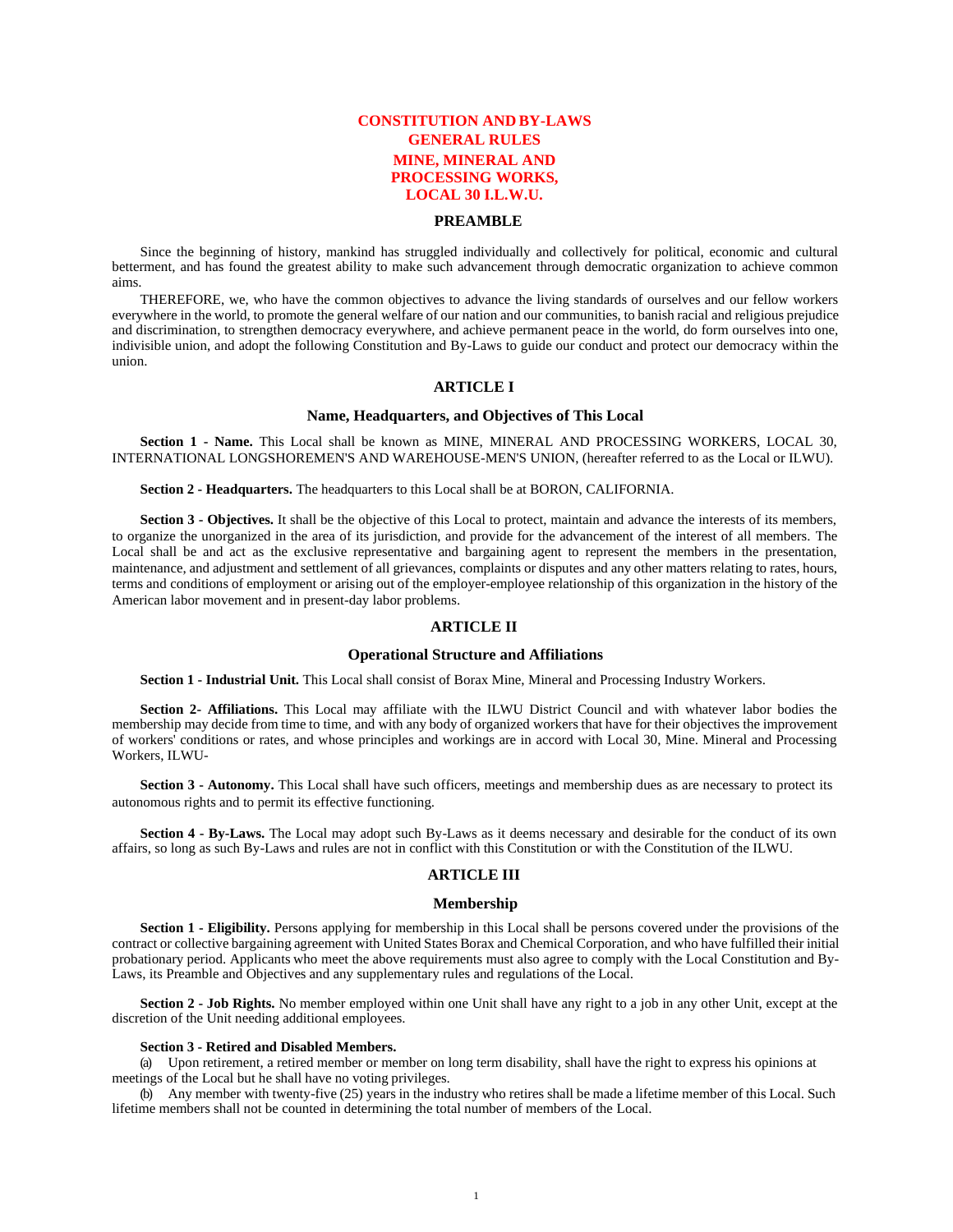(c) When a member is compelled to leave the industry upon reaching retirement, or unable to continue working in the industry because of disability, illness or injury, he may continue paying the premium for his Life Insurance, but he shall not be required to pay the Local membership dues or assessments.

#### **Section 4 - Withdrawals.**

(a) A member who is in good standing shall be presented with a withdrawal card upon his request and upon payment of all dues, assessments, and fines that may be due at the date of his request.

(b) A member with a withdrawal card who desires reinstatement shall present his withdrawal card to the President and/or Secretary-Treasurer of the Local and be voted upon the same as a new member, providing his withdrawal card is dated six (6) months or more. This member shall start paying dues for the first month in which he works more than 15 calendar days.

A member with a withdrawal card of less than six (6) months may be reinstated upon his payment of all dues and assessments from the date of his withdrawal. And a member who has withdrawn from the Union for six (6) months or more and has been continuously employed by the Company since his withdrawal may be reinstated upon a reinstatement payment of \$200.00 or upon the payment of all back dues and assessments.

(c) Any member in good standing who is laid off, on a military leave or a leave of absence will not be required to pay union dues or initiation fee to be reinstated.

(d) Any member of this local who takes a withdrawal card during a strike of his local and who returns within ninety (90) days of the signing of the Contract, shall be subject to a 10% fine of all wages made during such strike period, and/or all picket duty fines.

**Section 5 - Oath of Obligation.** An applicant whose application the members have voted to accept shall take the following initiation pledge at a meeting of the Local:

"I, (name)…., do most solemnly upon my honor promise that during my connection with the International Longshoremen's and Warehousemen's Union, I will remain a true and faithful member, that I will abide by the Constitution and By-Laws of Local 30, ILWU and observe its rules and regulations. I will attend the meetings of this Local to the full extent of my ability, and bear true and faithful allegiance to the policies and program adopted by the membership. I will do what I can to adopted by the advance the security and welfare of all members of this union; I will strive to create a brotherly feeling between all members of the ILWU and those organizations which strive to uphold the dignity of labor and support the organized labor movement; and finally I will not deal in any manner with any person who is an enemy of organized labor. TO THIS I PLEDGE MY HONOR."

# **ARTICLE IV**

#### **Meetings**

There shall be regular Local membership meetings at least once a month. Special meetings of this organization may be called by the President, by a majority of the Executive Board, or by a petition signed by twenty percent (20%) of the members in good standing. The notice for calling of a special meeting shall state the purpose for which the meeting is called, and no other business shall be transacted at any special meeting. The notice of a special meeting shall be posted at least 72 hours in advance on all appropriate bulletin boards.

### **ARTICLE V**

#### **Officers, Executive Board Members and Committeemen**

The elective officers of this Local shall consist of: President-Business Agent, Vice President, Secretary-Treasurer, Local Recording Secretary, two (2) Sergeants-at-Arms, Executive Board members, Trustees, and Guide.

**Section 1 - Remuneration.** At the option and approval of this local membership, salaried officers shall be limited to that of the President-Business Agent, Secretary-Treasurer, Vice President, and Recording Secretary.

**Section 2 - Local Executive Board.** The Local Executive Board shall consist of the President-Business Agent, Vice President, Secretary-Treasurer, Local Recording Secretary, Sergeants-at-Arms, Trustees, Guide, and one member from the Truck Shop, Mine, Plt 1, Plt 234, Steam/Co-generation, Supply Warehouse, Millwrights, Electric/lnstrument/Utility shops, BAP, Small Plants (Office, Safety, Engineering Dept., Plt 5 & 26), Lab, Pilot Plant, and Plt 9.

**Section 3 - Board of Trustees.** Three (3) Trustees shall be elected from this Local to serve for a period of three (3) years, one to be elected each year.

**Section 4 - Stewards**. As per the contract, each employee group shall elect shop stewards from its ranks.

(a) There shall be four (4) Chief Stewards; one (1) for production, one (1) for the mine, one (1) for maintenance and (1) for the Boric Acid Plant or as provided by the Contract.

(b) The steward is the representative of the Union on the job, and he must know the contract and the Grievance Procedure as written out in the contract. Among some duties of the shop stewards are the following:

1. He shall determine that none but ILWU members are working on the job.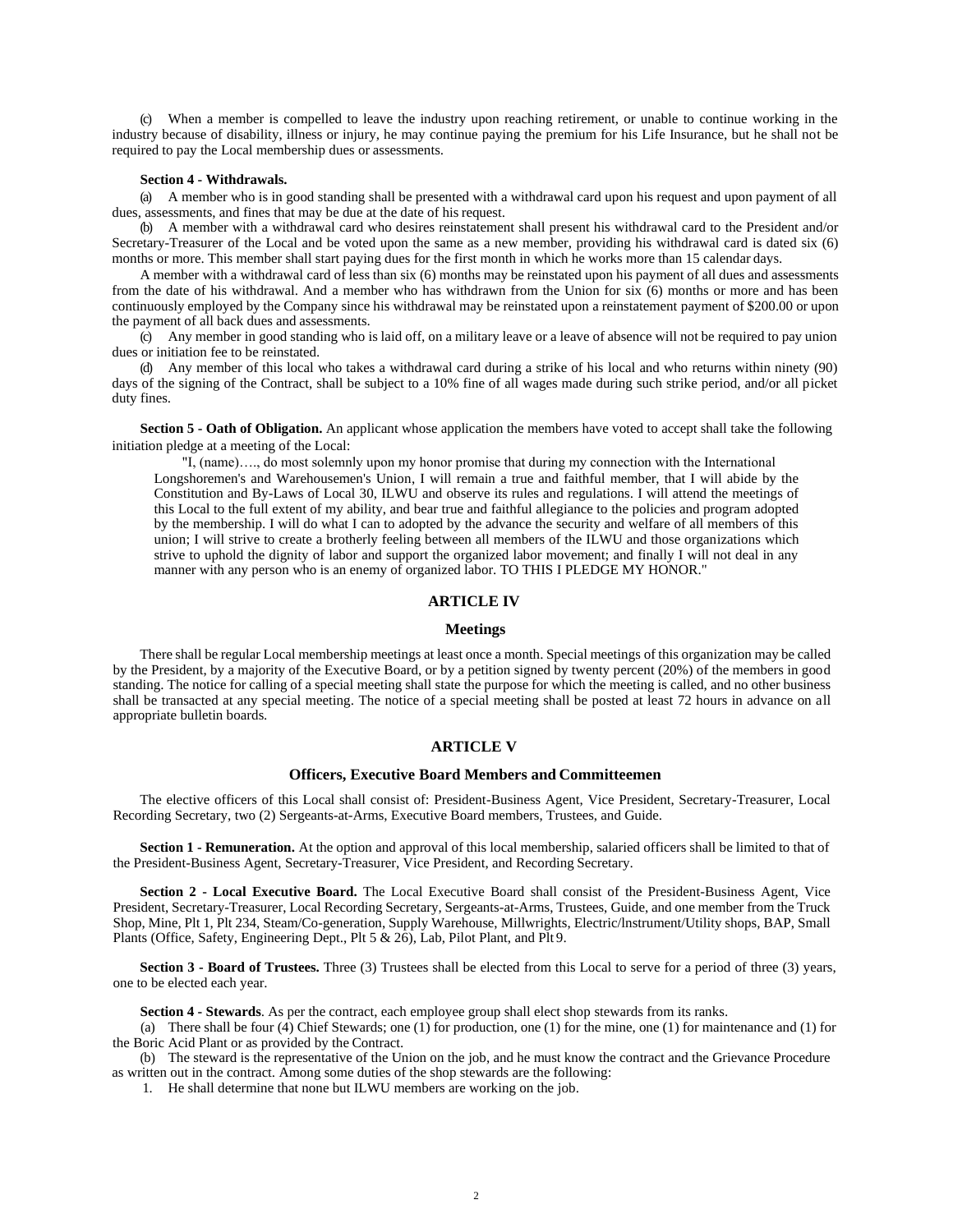2. He shall endeavor at all times to create better working conditions, take up and try to settle grievances on the job, and enforce the contract.

3. He shall see to it that no member of the Union breaks working rules, safety rules, violates the contract, working conditions or rates on or about his job.

4. He shall keep a written record of all grievances handled and be responsible to his group or department. He shall see that all Local members comply with and carry out the policies and program adopted by the Local membership.

(c) A Stewards Council shall be formed consisting of all Stewards which shall meet at least once a month. The stewards Council shall elect a Chairman and Recording Secretary to keep a record of all business transacted and submit same to the Local Recording Secretary. The Stewards shall discuss such business as will improve working conditions, settle grievances, build the Union, enforce the collective bargaining agreements, and such other business as may come before them. Motions and resolutions acted upon and passed by the Stewards Council shall not become effective until submitted to the Executive Board and approved by the Local membership. The Stewards Council shall have the power to call a meeting of its own members, but it shall not usurp the power or authority of the Local Executive Board, or the general membership.

## **ARTICLE VI**

## **Duties of Officers and Committees**

### **Section 1 - President-Business Agent.**

(a) The President-Business Agent shall be a custodian of all monies, seal, books, files, and all other property belonging to this Local, and shall together with the Secretary-Treasurer and Board of Trustees, take proper steps to safeguard the same.

(b) The President-Business Agent shall be the Executive Officer of the Local, and shall be authorized to sign all collective bargaining agreements after approval of the membership.

(c) He shall preside at all meetings of the Local and conduct the same in accordance with the rules adopted.

- (d) He shall preside at all meetings of the Local Executive Board.
- (e) He shall enforce due observance of the Local Constitution and By-Laws.
- (f) He shall see that all resolutions and motions are enforced.
- (g) He shall sign all official papers and documents ordered by the Local.
- (h) He shall be bonded in whatever amount the law requires.
- (i) He shall be ex officio member of all committees of the Local therein.
- (j) He shall automatically receive the same wage increase as the membership as provided by each Contract Agreement.

(k) He shall, at the conclusion of his term, resignation, or recall, turn over to his successor all books, papers, files, keys or

key combinations, and all other monies, records and property of the Local that may be in his keeping or possession.

## **Section 2 - Vice President.**

(a) He shall assist the President in the performance of his duties and conduct all meetings in his absence.

(b) He shall, in the absence of the President or when called upon to do so, assume the duties of that Office pending the return

of the President. He shall receive the same wage rate as the President while assuming the President's duties. (c) During the President's absence he shall be clothed with all the Constitutional powers of the office.

- (d) He shall be bonded in whatever amount the law requires.
- (e) He shall receive a monthly salary as determined by the membership.

(f) In the event the office of President becomes vacant at any time during the election year, the Vice President will assume the duties of the President until the next regular election of the Local.

## **Section 3 - Secretary-Treasurer.**

(a) The Secretary-Treasurer shall be a custodian of all monies, seal, books, files, collective bargaining agreements, and all other property belonging to this Local, and shall, together with the President, and the Board of Trustees, take proper steps to safeguard the same.

- (b) He shall be bonded in the amount required by law.
- (c) He shall conduct all correspondence and sign and affix the seal to all official documents.
- (d) He shall keep a statute book to record resolutions, extracts of positive proceedings taken from all committees.
- (e) He shall keep a true and just account between the members, and all other accounts of the Local.

(f) He shall present to the Local each month a Financial Statement showing the financial condition of the Local. This statement shall be posted monthly on the bulletin board at the Local Hall.

(g) His books shall be audited yearly by a certified public accountant, and presented to the membership.

(h) He shall submit his books and bills to the Board of Trustees, and furnish a report at any time the Local Executive Board may request one.

(i) He shall order no disbursement under the seal of the Local unless authorized by the Local.

(j) He shall retain no more than two-hundred dollars (\$200) in the petty cash box at any time unless specifically authorized by the Local, and he shall deposit all monies received by and for the Local in the bank or banks designated by the Local whenever necessary.

(k) He shall receive a monthly salary as determined by the membership.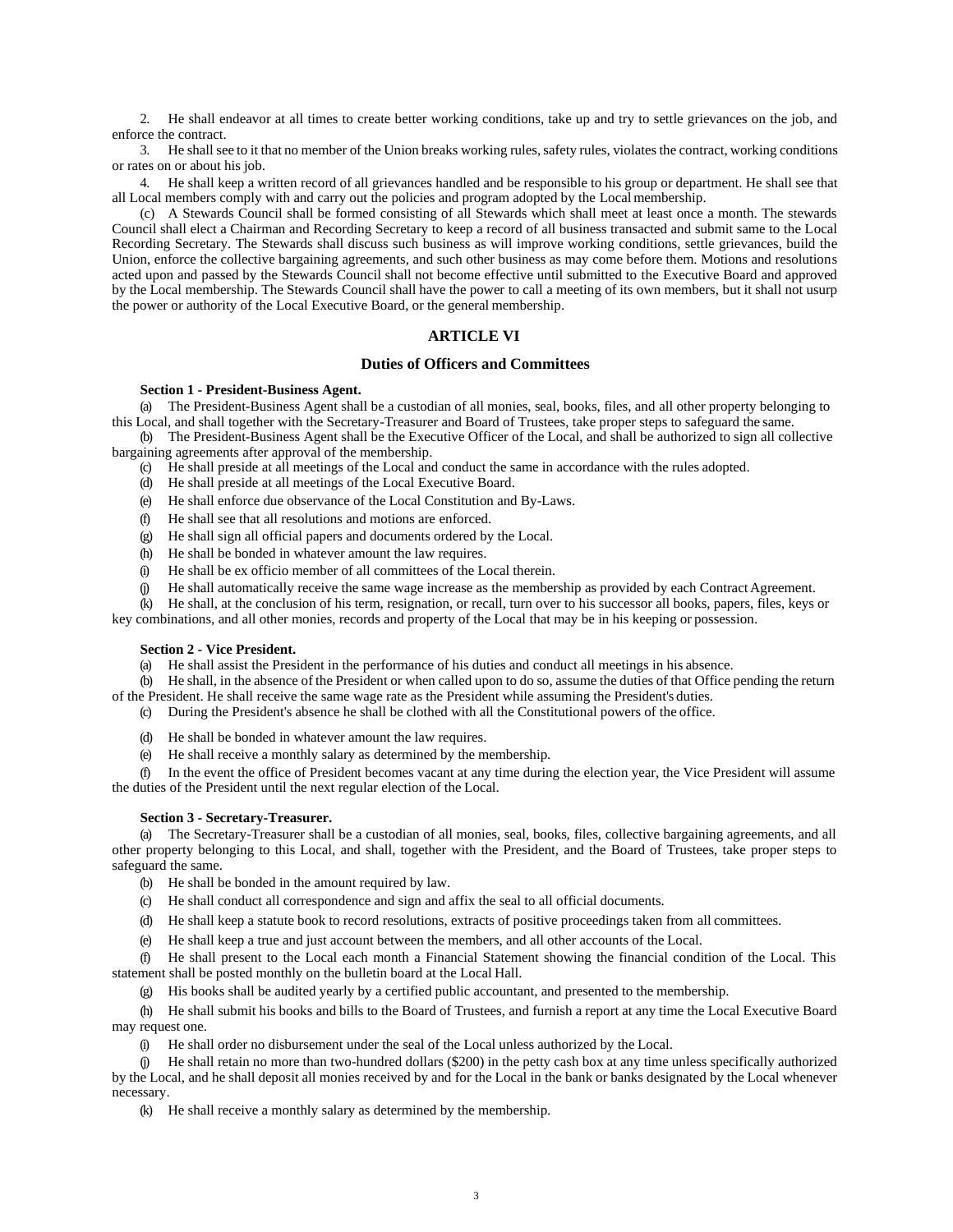(l) He shall at the conclusion of his term, resignation, or recall, turn over to his successor all books, papers, tiles, seal, keys or key combinations, and all other records, monies and properties of the Local that may be in his keeping or possession.

## **Section 4 - Local Recording Secretary.**

(a) The Recording Secretary of the Local shall take the minutes of all regular and special meetings of the Local.

(b) One copy of these minutes shall be given to the President, and one to the Secretary-Treasurer. A copy shall be posted on the bulletin board at the Local hall no later than forty-eight (48) hours after said meetings are adjourned.

(c) The Recording Secretary of the Local shall maintain a file in which he will keep an up-to-date record of all minutes of Local, Executive Board, and Special meetings.

(d) He shall receive a monthly salary as determined by the membership.

(e) He shall be the Recording Secretary of the Local Executive Board and shall keep accurate minutes of their meetings. He shall post the minutes of said meeting on the bulletin board in the Local hall no later than forty-eight (48) hours after said meeting is adjourned, and submit a copy of these minutes to the President and to the Secretary-Treasurer.

#### **Section 5 - Local Executive Board.**

(a) The Local Executive Board shall be the advisory board of the Local. It shall have the power to adopt such measures as are deemed necessary for the good and welfare of the Local, subject to the approval of the membership.

(b) The Board shall attend to all important matters pertaining to the Local occurring between meetings, if not otherwise provided for by the Constitution and By-Laws.

(c) The Board shall have the authority to callspecial meetings whenever it is necessary to make recommendations pertaining to collective bargaining agreements, and strike action, subject to approval of the Local membership.

(d) A majority shall constitute a quorum.

#### **Section 6 - Sergeants-at-Arms.**

(a) It shall be the duties of the Sergeants-at-Arms to take charge of the door to the meeting room and to examine the membership card of members seeking admittance. They shall keep a correct attendance record.

(b) They will not admit anyone under the influence of alcohol, and will assist the presiding officer in the maintaining of order and will remove, upon the order of the presiding officer, any member who is creating a disturbance.

(c) He shall act as the guide in the absence of the regular guide.

#### **Section 7 - Guide.**

The Guide shall introduce all new members and visitors and will assist the presiding officer and Sergeants-at-Arms in preserving order when called upon to do so. He shall also take charge of all property of this Local not otherwise provided for, and will perform such other duties as may be assigned to him by the Local from time to time.

#### **Section 8 - Board of Trustees.**

(a) The Board shall audit all Local funds quarterly during the months of January, April, July and October. They shall submit a written Financial Statement of the Local's funds to the President, Secretary-Treasurer and Local Executive Board. A copy of this statement shall be posted on the Union bulletin board at the Local hall, and they shall give this report orally at the next monthly meeting of the Local.

(b) No elective salaried officer shall be a member of the Board of Trustees.

# **ARTICLE VII**

## **Other Officers, Committeemen and Employees**

# **Section 1 - Local Balloting Committee.**

(a) There shall be four (4) Local Balloting Committeemen elected or appointed to supervise all elections. As of May 1995 one (1) shall be elected for a period of four (4) years, and one (1) shall be elected for a period of two (2) years. As of May 1996, the two (2) junior Balloting Committeemen shall be elected, one (1) for a period of four (4) years, and one (1) for a period oftwo (2) years. All subsequent elections for Balloting Committeemen shall be for a four (4) year term.

(b) The duties of the Local Balloting Committee shall be to have full and complete charge of the elections of the Local in accordance with the rules of the Local.

(c) They shall have charge of the ballot box and ballots and machines (if voting machines are used) and keys to the ballot box until the completion of their tally, and after the ballots have been tallied, they shall be returned to the ballot box, sealed, and placed in the care of the President and/or Secretary-Treasurer.

(d) The Committee shall submit the results of their tally to the President and/or Secretary Treasurer, who shall post the results immediately on the bulletin board in the Local hall. Thereafter, the seal of the ballot box may be broken and any member desirous of inspecting the ballots as cast shall have the right to do so but only in the presence of the Local Balloting Committee, and only when authorized by the Executive Board.

(e) The Committee shall allow no one to vote unless the member is in good standing. Any disagreement on eligibility of members to vote shall be determined by the Balloting Committee.

(f) When a member wishes to vote, he shall present his membership card at the polling place, and,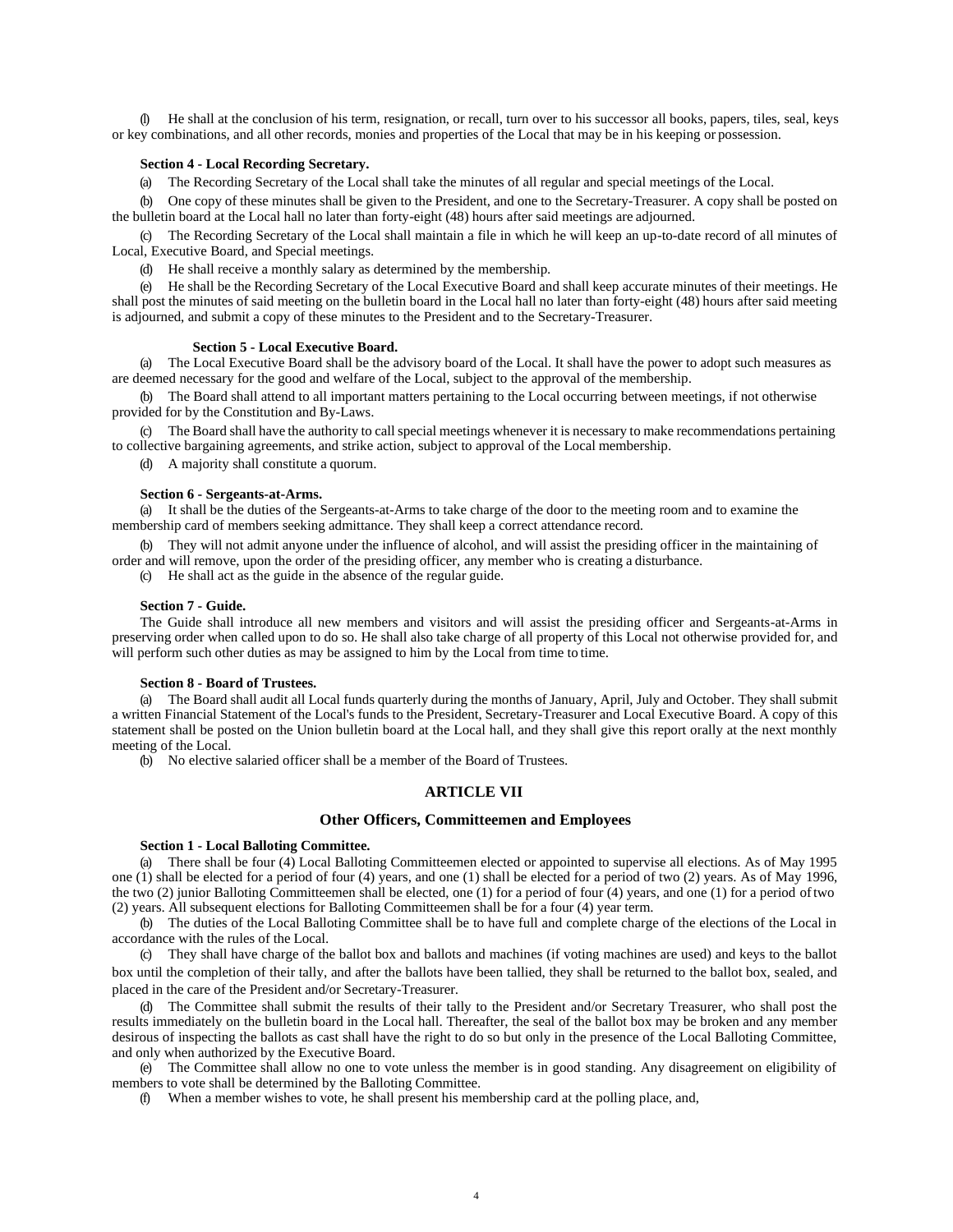1. Sign the register;

2. Secure a ballot;

3. Mark his ballot in the privacy of the voting booth, and personally deposit it in the ballot box. One of the Committeemen will then mark the member's card as having "Voted."

(g) On election days, or voting days, when secret ballots are required, the polls shall be open from 6:00 A.M. to 7:00 P.M. unless directed otherwise by the Local Executive Board.

(h) No candidate for an elective or salaried office, or whose name appears on a ballot as a candidate can serve on the Balloting Committee.

## **Section 2 - Delegates.**

(a) ILWU Convention delegates may be elected every two (2) years by secret ballot in accordance with ILWU Constitution and By-Laws. Election of delegates shall take place during the regular election, or not less than two (2) months prior to the start of the ILWU Convention

(b) Delegates to the ILWU District Council may be elected every two (2) years at the regular Local election, or at any subsequent election.

(c) Any member in good standing may run as delegates to the IL-VVIJ Convention or District Council.

## **Section 3 - Entertainment Committee.**

An Entertainment Committee consisting of three (3) members shall be elected or appointed by the membership to arrange entertainment and refreshments on occasions calling for the same.

## **Section 4 - Public Relations Committee.**

(a) The Public Relations Committee shall consist of three (3) members in good standing appointed or elected by the membership.

(b) They shall compile and forward all news of interest to the members and news of the progress of the Local to the "Dispatcher."

(c) They shall compile news for the Press.

(d) They shall present to the public the Local's problems whenever necessary.

(e) All publicity material compiled for the Dispatcher or other publications must be submitted to the President and/or Secretary-Treasurer for editing and approval.

## **Section 5 - Legislative Committee.**

There will be three (3) members in good standing appointed or elected to inform members on Local politics and make reports and recommendations concerning local and state elections, including the Water District, Sewer District, School Boards, Planning Commission, etc.

#### **Section 6 - Recreation Committee.**

There will be three (3) members in good standing appointed or elected to arrange recreation programs for members and their families. These arrangements can be made in conjunction with the Ladies Auxiliary of the Local.

#### **Section 7 - Contract Improvement Committee.**

There will be three (3) members in good standing appointed or elected to study and investigate collective bargaining agreements. The Committee may make its reports and recommendations to the Local membership on contract improvements.

## **Section 8 - Other Officials.**

(a) The membership may from time to time select and designate other officers, committees, and delegates, including special convention delegates, and employ such other persons as it deems necessary to carry on the business of this Local. The duties to be performed by such officers, committees, delegates, or employees; the method of their selection; the duration of their terms of office; the compensation (if any) paid them; and all related matters, shall be determined by the Executive Board and approved by the membership of the Local.

- (b) No committee shall have less than three (3) members in good standing.
- (c) All appointed committee members shall be subject to the approval of themembership.

(d) Any committee member neglecting to fulfill his duties shall be subject to removal from his committee. Any committee member who absents himself from three (3) successive meetings of a committee without a satisfactory excuse shall be dropped from that committee. The committees shall be empowered to propose additional members for action by the membership. This shall not preclude direct nominations and election of additional members at regular membership meetings.

#### **Section 9 - Terms of Office.**

(a) All elective officers, Executive Board members, and committees of this Local shall serve for a period of two (2) years form June 1 to June 1 of the third year, except Trustees (3 years) and Balloting Committee (4 years).

(b) There shall be no limitation as to the number of times a member can succeed himself in office.

## **Section 10 - Eligibility for Salaried Offices.**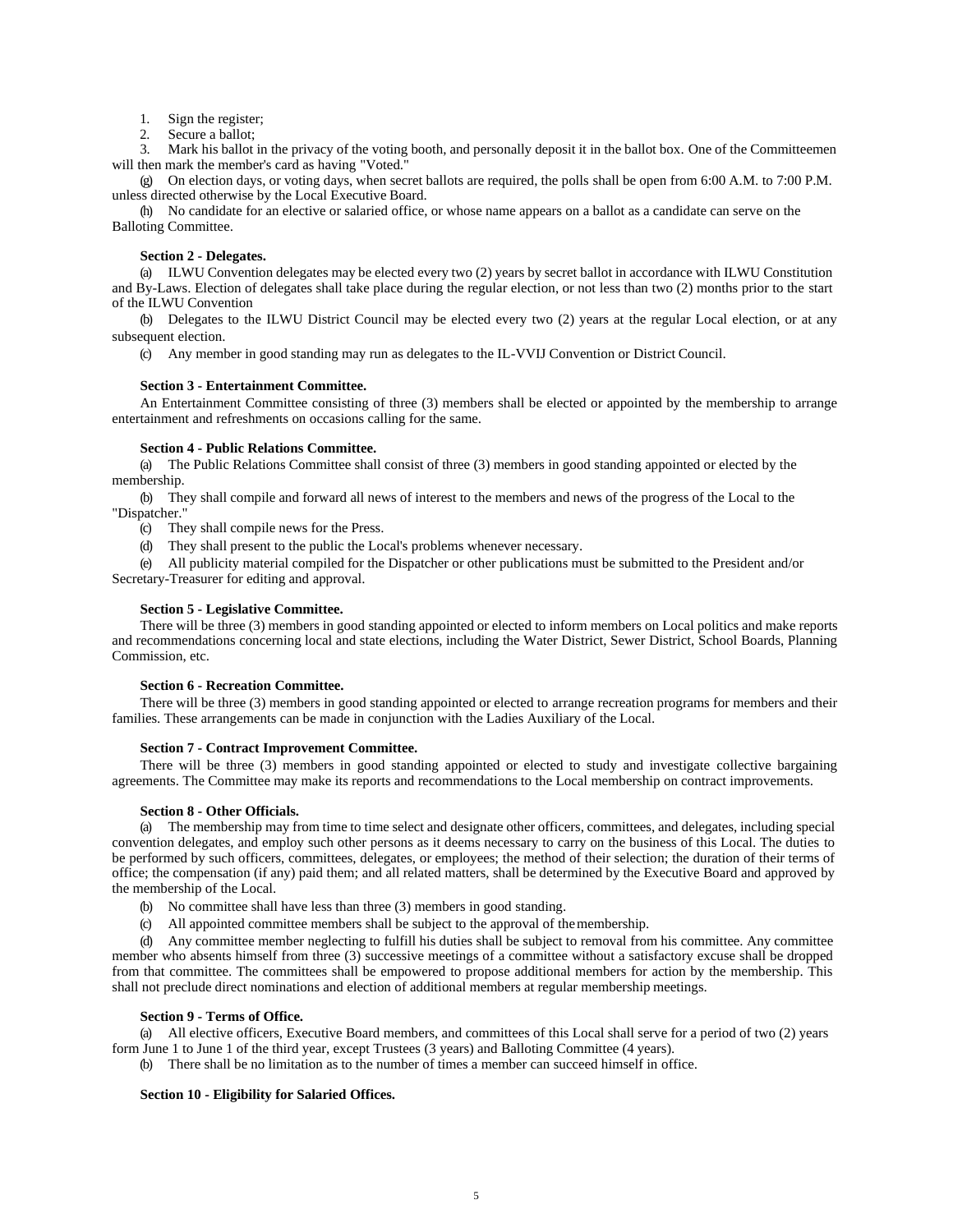A member to be eligible for candidacy for a salaried office in this Local, shall be a member of Local 30 presently employed or on a Union Leave of Absence and in good standing for a period of not less than one (1) year.

#### **Section 11 - Business Agent.**

This Local may hire a Business Agent at its option to assist the President in his duties.

# **ARTICLE VIII**

# **Collective Bargaining**

#### **Section 1 - Bargaining Officials.**

Bargaining officials for contract negotiations for this Local shall include:

(a) The President and Vice President of this Local.

(b) Members in good standing are to be nominated from the floor at the January membership meeting prior to the expiration of the Contract Agreement. These nominees will come from the following groups: Mine, Maintenance, Small Plants (Warehouse, Labor Pool, Janitors, Engineering Department, Pilot Plant, Safety Department, Accounting & Office) Production, Plant 9 Production and Truck Shop. Any member can nominate any other member from any other member from any group. Nominee must be present to accept nomination or have given written consent to person making nomination. The election of these six (6) members shall be within seven (7) days following the January membership meeting. No more than one (1) candidate shall be elected from each group. There shall be six (6) alternates which will be the runners-up in each group.

(c) The Local membership may request the President to seek the help of the International for the purpose of aiding the negotiations.

## **Section 2 - Compensation for Non-salaried Officials.**

The non-salaried bargaining officials shall be reimbursed from the General Fund if meetings for the purpose of negotiations which are not compensated for by the Company that disrupt their normal working hours. They shall be paid for all hours lost [up to eight (8) hours per day] at their hourly base rate at straight time, plus expenses when the need arises (upon authorization of the Local President).

## **Section 3 - Contract Proposals.**

(a) Prior to the presentation of contract demands to the employer, the bargaining officials of the Local shall present the proposed demands to a meeting of the membership. The membership shall have been notified in advance that one of the main purposes of the meeting is the selection and approval of proposed contract demands submitted by the Localmembership.

(b) A majority vote of approval by the members present shall be required before the submission of any contract demand to the Employer.

(c) The bargaining officials shall work jointly with the Contract Improvement Committee on the drafting of contract demands.

#### **Section 4 - Strike Authorization.**

A strike shall be authorized by the Local provided the following procedures have been complied with:

(a) A special meeting of the membership shall be called by the President. This meeting shall have been clearly stated as a meeting for the purpose of holding a strike vote.

(b) A vote shall be taken at this special meeting by secret ballot and an 80% vote of approval by the Local membership present shall be required to authorize the negotiating committee to call a strike.

# **Section 5 - Approval of Contracts.**

Contracts may not be signed until the following procedures have been complied with:

(a) A special meeting of the membership shall be called by the President. This meeting shall have been clearly stated as a meeting for the purpose of accepting or rejecting the negotiated contract.

(b) A vote shall be taken at this meeting by secret ballot and a majority vote of members present for acceptance shall be required before the contract may be signed by the appropriate officials. Rejection of the Contract shall be authorization for a strike.

(c) After the contract is signed, a copy shall be provided to all members. A copy shall be available for inspection by any member of the Local at the hall.

## **ARTICLE IX**

## **Nominations, Elections and Installations**

## **Section 1 - Nominations.**

(a) Nominations for all elective officers and committees of this Local shall be open from March 15 to April 25. Any member desiring to be a candidate for any office in the Local shall secure from the Secretary a printed form which he shall properly fill out designating the office to which he aspires and containing thereon the signatures of ten (10) members in good standing.

(b) The Secretary shall, during the nomination period, keep posted on the bulletin board a complete list of all members seeking election to office.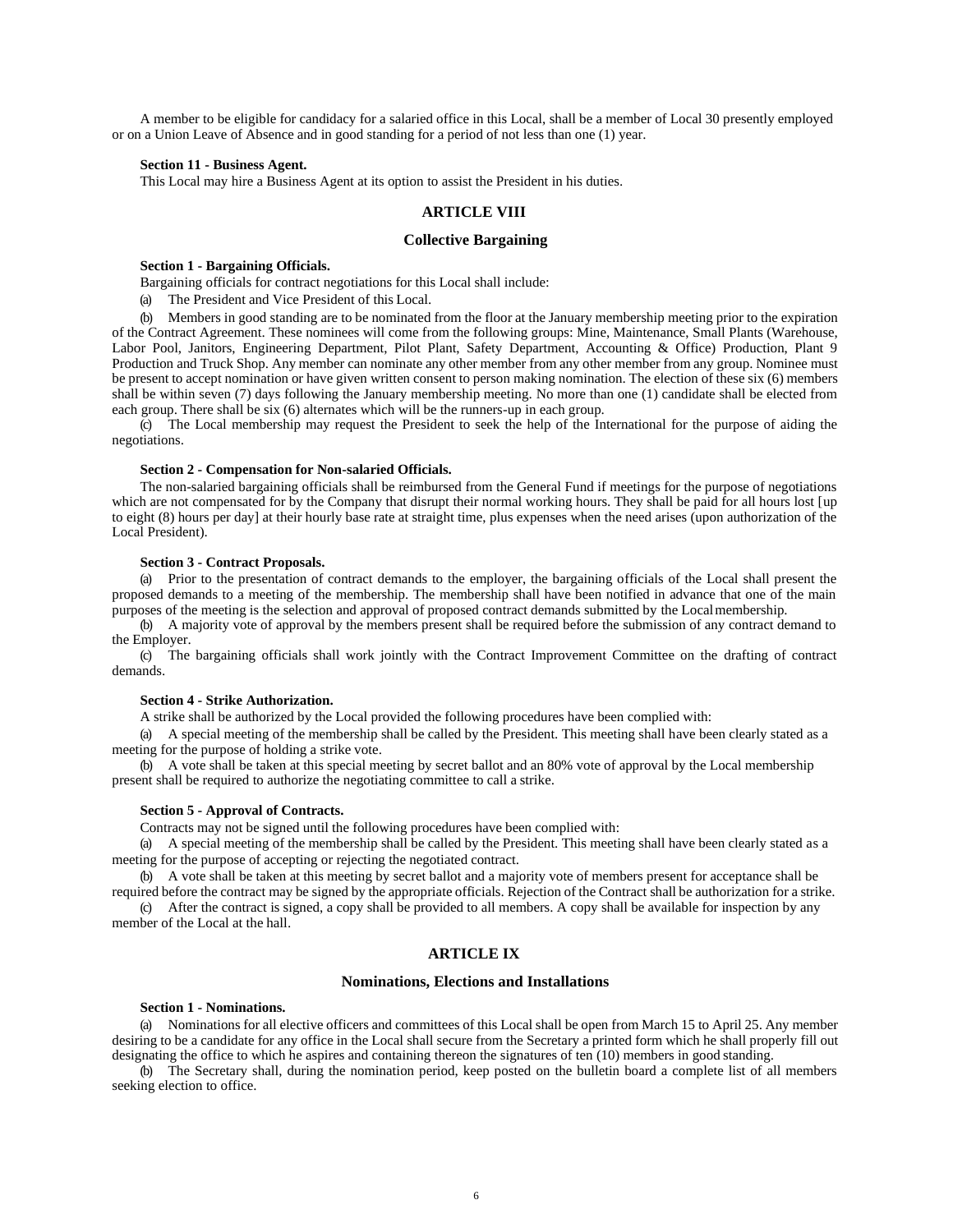## **Section 2 - Eligibility to Vote.**

All members in good standing on the election date shall be eligible to vote.

#### **Section 3 - Elections.**

(a) Elections under this Article and the Sections therein shall be conducted by secret ballot among all the members in good standing.

(b) The election of officer and committee shall be held the second Wednesday in May. The polls shall be open from 7:00 A.M. to 7:00 P.M. to conduct the balloting.

(c) If no one candidate gets over 50% of the total votes cast there will be a runoff election between the two (2) candidates with the highest number of votes. This runoff election shall be held on the third Wednesday in May. The polls shall be open from 7:00 A.M. to 7:00 P.M. to conduct the balloting.

#### **Section 4 - Installations.**

(a) The installations of all Local officers, Executive Board members and Committeemen shall take place at the regular monthly membership meeting in the month of June.

(b) All officers, committeemen shall at the appropriate meeting, be sworn into office by the Local President, Regional Director or any other ILWU officer who shall require each to stand and repeat the following oath of office:

"I, ….(name)…., do solemnly pledge on my honor to perform the duties of my office to the full extent of my ability as set forth in the Constitution and By-Laws of this Local. I will never defraud or misrepresent this Local or the International Longshoremen's and Warehousemen's Union, and will bear true and faithful allegiance to the policies and program adopted by the membership. I will do what I can to protect and advance the security and welfare of all members of this Union, regardless of race creed, color or national origin. I shall turn over to my successor all books, records, files, keys and key combinations, and all other properties of this Local and the ILWU that may be in my keeping or possession at the close of my term of office, resignation, or recall. TO ALL THIS I PLEDGE MY HONOR."

## **ARTICLE X**

# **Removal of Officers and Committeemen**

#### **Section 1 - Recall Elections.**

Upon a signed petition of 20% of the members of this Local in good standing, any elective position shall be subject to a recall election.

#### **Section 2 - Procedures for Recall Elections.**

A petition seeking recall of a Local elective position shall be filed with the President or Secretary-Treasurer of the Local. In the event the President is the subject of the recall petition, the petition shall be filed with the Secretary-Treasurer. In the event that the Secretary-Treasurer is the subject of the recall petition, the petition shall be filed with the President. The President (or Secretary-Treasurer) shall present the petition to the Local meeting for that month and shall announce that a secret ballot on the petition will be held during the following month's meeting. At the following month's regular meeting, before the secret ballots are taken, one of the signatories to the petition shall be entitled to make a statement in support of said petition, and the officer, committeeman or employee whose recall is sought, shall then be entitled to make a statement in reply. After the above has been complied with, secret balloting shall be conducted. Itshall require a majority vote of the entire Local membership to approve or disapprove such requested recall action.

#### **Section 3 - Absenteeism.**

Any elective salaried officer or employee who absents himself three (3) consecutive times without sufficient cause from the duties and meetings assigned to him or whose conduct is detrimental to the organization, shall have his position declared vacant by the presiding officer and he shall not hold any position in the Local for not less than one (1) year following his vacancy. All elective Union Officers and essential members shall be reported off to attend all Union meetings and Union activities upon authorization of the Local President.

## **Section 4 - Automatic Removal from Office.**

Any man holding office within this Local shall be automatically removed from that office if found guilty of any charges brought against him as set forth in Article XI and the Sections therein.

#### **Section 5 - Office Vacancies.**

When a vacancy is caused by death, recall, resignation, or any other cause, nominations shall be promptly declared open for such vacant offices except the office of President which is filled by the Vice President under Article VI, Section 2, page 10. Nominations shall be accepted for a period of five (5) days following the written notice that the vacancy exists, and a notice announcing the election will be posted for at least fifteen (15) days. An election shall be held by secret ballot by the Local Balloting Committee within thirty (30) days after the vacancy has occurred. The polls shall be open for voting not less than a total of twelve (12) consecutive hours. As soon as a vacancy exists, the membership shall also receive written notice from the President or Vice President that a vacancy exists, that nominations are open, the date when nominations will close, and the date and hours of the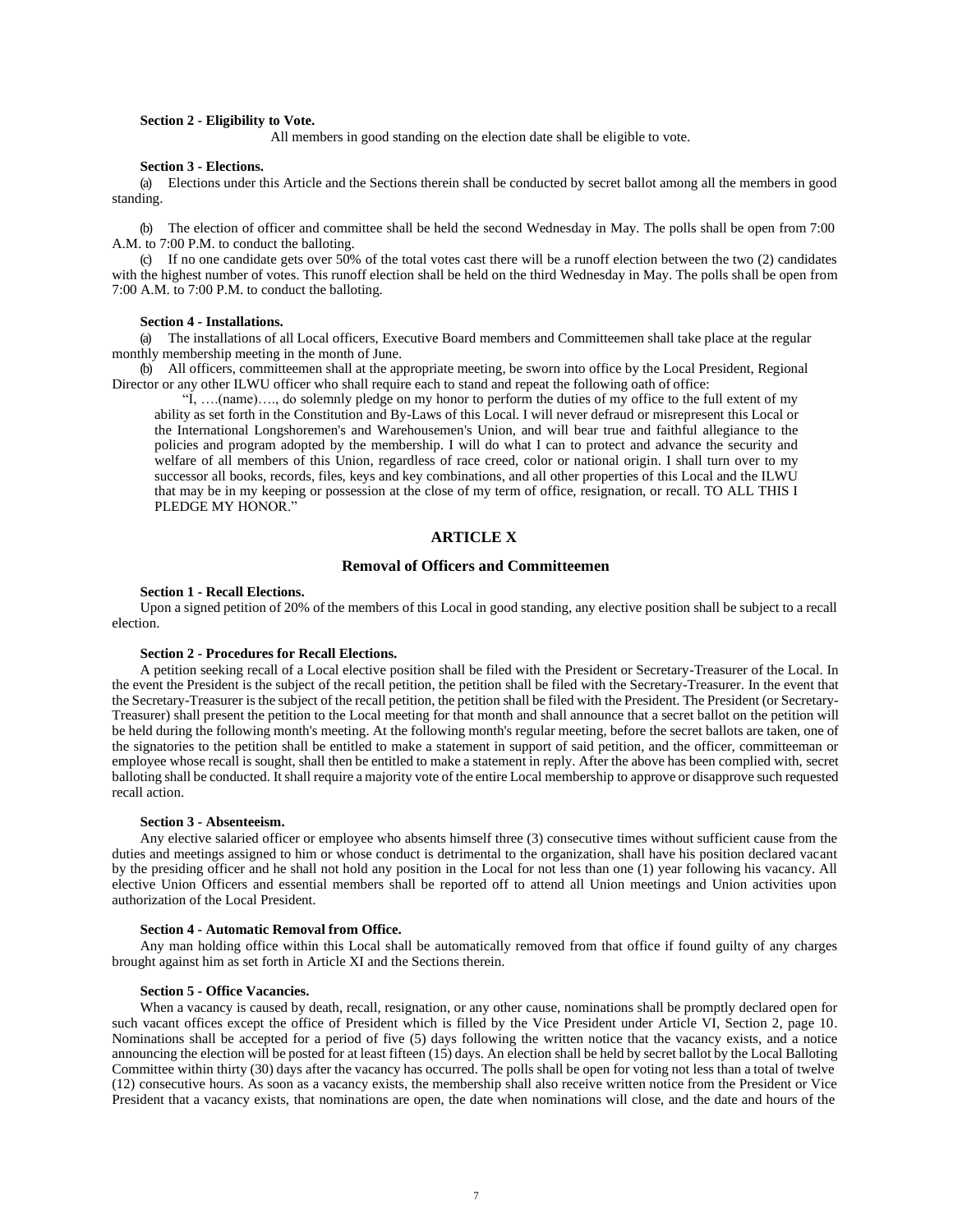election. The election and counting of the ballots and the posting of the results shall comply with the foregoing Article VII, Section 1.

# **ARTICLE XI**

# **Disciplinary Action**

#### **Section 1 - Suspension and Punishment.**

This Local shall have the power to fine, suspend, or expel members for violation of this Constitution and By-Laws, or for violation of the ILWU Constitution, or for conduct which might jeopardize the reputation or welfare of the Local or its members.

The President-Business Agent and/or Vice President, along with any Local member, steward, or officer that the President-Business Agent and/or Vice President deem necessary, shall investigate and shall attempt to informally resolve any alleged violations.

If any member fails or refuses to confer in good faith with the President-Business Agent and/or Vice President during the Local's investigation or attempt at informal resolution, he/she shall be fined two hundred fifty (\$250.00) dollars.

Before imposing a fine of two hundred fifty (\$250.00), the Local will send one letter by Certified Mail-Return Receipt Requested to the member at his/her last known address in the Local's possession, with instructions to confer with the President-Business Agent or Vice President within ten (10) calendar days or be fined two hundred fifty (\$250.00) dollars.

#### **Section 2 - Grounds for Punishment.**

A member of the Local may be tried and punished upon any of the following grounds and through the Trial Procedure in Section 3 of this Article.

- (a) Violation of any Article or Section of the Local or the ILWU International Constitution.
- (b) Engaging in conduct detrimental to the welfare and interests of the Local membership or the ILWU
- (c) Disobedience or regulations, rules, mandates and decrees of the Local or the ILWU.
- (d) Tampering with ballots or in any manner interfering with the fair and proper conduct of any election of this Local.
- (e) Maliciously and falsely slandering officers or members of this Local.
- (f) Engaging in the breaking of a properly and legally authorized strike of this Local or any Local affiliated with the ILWU
- (g) Failure to properly account for any funds, monies, properties, records, or assets of the Local.

(h) Advocation or directly or Indirectly participating in any action designed to assist a rival labor organization or to transfer the affiliation of his chartered Local from the ILWU.

Nothing herein stated shall in any way infringe upon the rights of any member to criticize any action or policy of the ILWU administration or the administration of this Local.

#### **Section 3 - Trial Procedure.**

(a) All charges must be submitted in writing through the Secretary-Treasurer and must be filed by a member in good standing. Any charges must be signed by the accuser.

(b) The accused shall be sent a copy of the charges by the Secretary-Treasurer by Certified Mail-Return ReceiptRequested with instruction to be present at the meeting of the Trial Committee. The Executive Board shall investigate the charges and act as the Trial Committee.

(c) At the trial the accused may present his witnesses and shall be entitled to cross-examine the witnesses of the accuser. The trials shall be open to any member of the Union who is a member in good standing. The Chairman of the Trial Committee shall preserve order at all times, and no member will be permitted to discuss or interfere in any way with the trial proceedings unless he is asked by the Chairman of the Trial Committee to give testimony.

(d) If one or more members have the same charges preferred against them, their cases may be consolidated for trial but separate verdicts shall be found.

(e) If the accused fails to appear for trial without an excuse which satisfies the Trial Committee, such failure or refusal shall be considered by the Committee as conclusive proof of guilt and they shall act accordingly.

(f) Any member of the Union must appear as a witness at the trial if requested by the Trial Committee, by the accuser, or by the accused and if he does not do so he may be fined twenty-five (\$25) dollars. The request to appear shall be made by Certified Mail-Return Receipt Requested, to the address Which is Shown for him on the Union books. Members shall give their testimony on their honor as members; non-members shall give testimony under oath.

- (g) The decision of the Trial Committee shall consist of the following:
- 1. Verdict of guilty or not guilty.
- 2. Statement of what the Trial Committee found to be the facts.
- 3. Recommendation of punishment.

This decision of the Trial Committee shall be in writing. It shall be delivered to the President to be read at the next regular membership meeting of the Union. If there is a minority report, it shall also be presented to the membership. All Trial Committee reports are subject to approval of the membership. After the Trial Committee report is read to the membership, it shall be voted upon without debate. Unless found guilty, the accused may participate in his regular activities and in all meetings of the Union.

(h) Any member who has been found guilty and wishes to appeal the action of the Trial Committee as concurred in by the membership, must do so in writing within fifteen (15) days after being notified by the Secretary-Treasurer. The appeal must be in writing and shall be made to the International Executive Board through the International Secretary-Treasurer. Pending the decision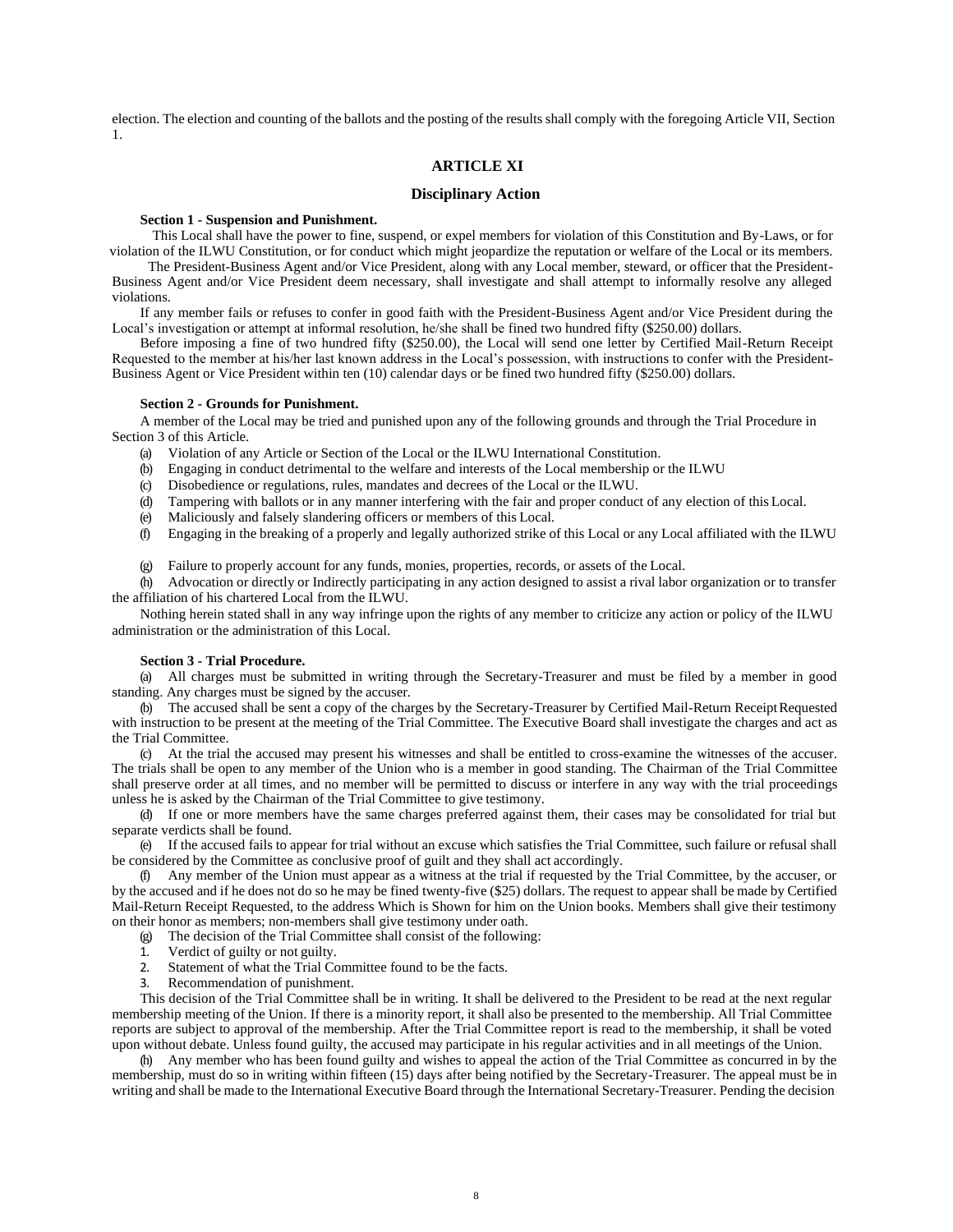of the International Union, the decision of the Local shall be binding and must be complied with before the right to appeal can be accepted by the next tribunal in authority and shall remain in effect until reversed or modified.

(i) Any member bringing charges with malice aforethought or charges which are not founded upon actual fact may be fined fifty (\$50) dollars for the first offense and shall be expelled for the second offense.

# **ARTICLE XII**

### **Economic Structure**

#### **Section 1 - Local Funds.**

This Local shall have the following named funds.

(a) General Fund.

(b) Funds deemed necessary by this membership

## **Section 2 - Revenues.**

Monies for the Local Funds shall be acquired as set forth in the Articles and Sections of the Constitution and By-Laws.

#### **Section 3 - Deposition.**

The Local Funds shall be deposited by the President and/or Secretary-Treasurer in a Government-insured bank in the name of MINE, MINERAL AND PROCESSING WORKERS, LOCAL 30, INTERNATIONAL LONGSHOREMEN'S AND WAREHOUSEMEN'S UNION or in a building and loan association or trust company that is federally insured, in the name of the Local. Separate accounts shall be maintained for the individual Local Funds.

## **Section 4 - Administration.**

The President, Secretary-Treasurer and Board of Trustees shall be the custodians of the Local Funds. All checks against the funds shall bear at least two (2) of the following signatures, President, Vice President, and Secretary-Treasurer.

#### **Section 5 - Audits.**

The Board of Trustees shall audit the Local's funds quarterly during the months of January, April, July and October as set forth in Article VI, Section 8(a) of this Constitution.

# **ARTICLE XIII**

#### **Investments of Local Funds**

## **Section 1 - General Funds.**

The General Fund to this Local shall not be used for the purpose of investments.

# **ARTICLE XIV**

## **General Fund**

#### **Section 1 - Revenues.**

The General Fund shall be kept separate of all other funds and shall contain all monies from dues, initiation fees, fines, assessments, etc., not specifically marked for purposes other than the General Fund by the Constitution and By-Laws.

#### **Section 2 - Deposition.**

The General Fund shall be deposited as set forth in Article XII, Section 3 with the added

stipulation that any excess in the fund over and above the amount of five thousand (\$5000) dollars shall be transferred to the Building Association.

#### **Section 3 - Expenditures, Withdrawals, and Disbursements.**

(a) No monies shall be withdrawn from the General Fund without the proper presentation of bills and due authorization by the Local membership.

(b) Monthly bills, salaries, strike assistance, and all other expenses not covered in preceding or succeeding Articles and Sections of this Constitution shall be paid from the General Fund.

(c) All requests for donations must be referred through the President to the Local Executive Board tor its approval. All recommendations for donations in excess of forty (\$40) dollars shall require a majority vote of approval at the regular meeting or special membership meeting of the Local.

(d) Should the assets of the General Fund be depleted to less than one thousand (\$1000) dollars, the President, after the majority vote of approval by the membership, may declare an assessment to stabilize the assets of the fund in accordance with Article XVI, Section 2.

(e) Regular ILWU per capita payments and assessments levied against the Local membership shall be paid from the General Fund.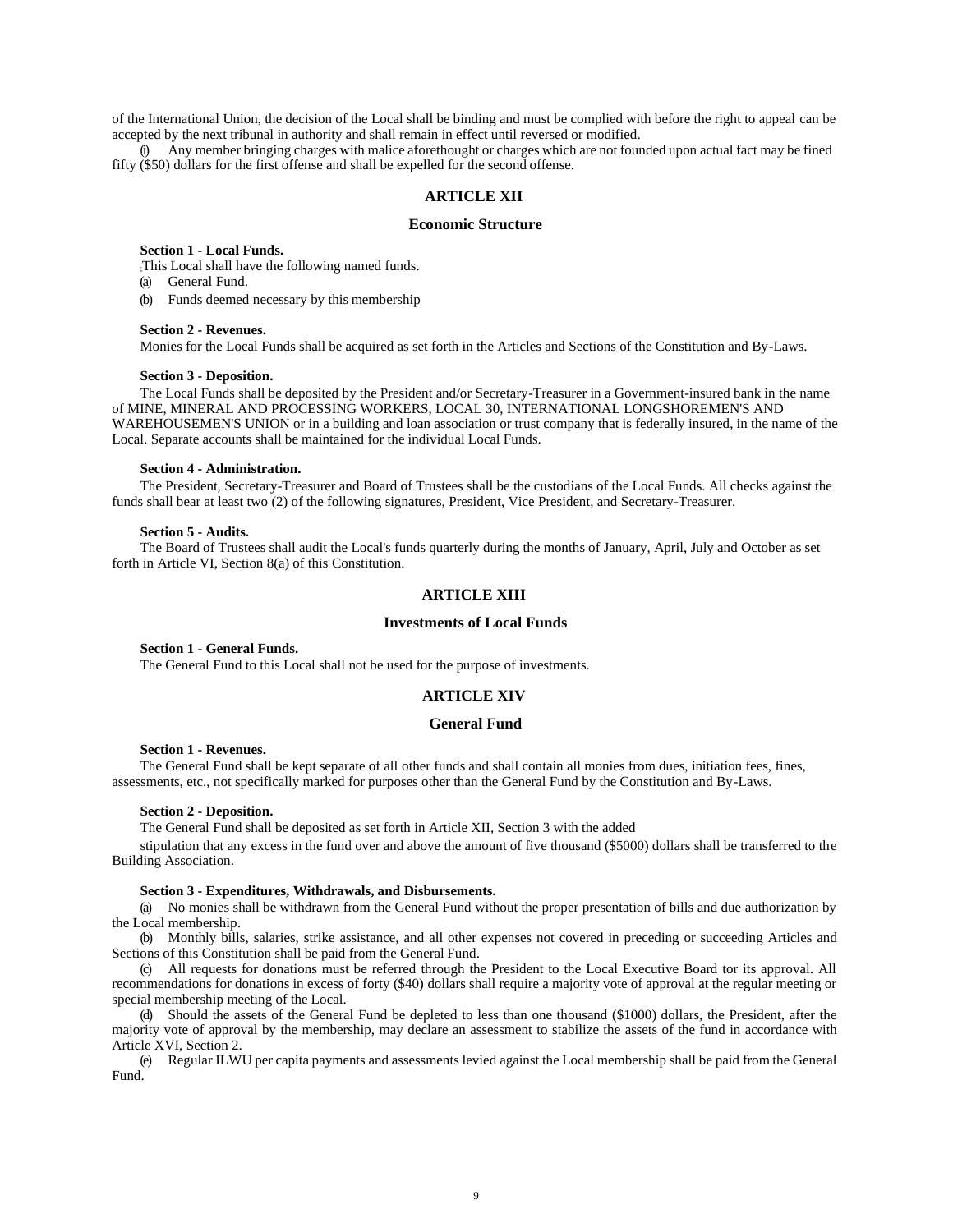(f) Disbursement from the General Fund shall include donations to ILWU locals requiring aid, labor unions engaged in strikes or lockouts, and Defense Committees engaged in defense and legal aid to secure the release of union members unjustly imprisoned for union activities. Such donations shall be handled in accordance with Section 3(c) or this Article.

(g) The Local membership may disburse sums from the General Fund for any cause it deems worthy provided that all requests for donations be on the agenda and brought through the Executive Board after a majority of the membership present vote to do so at a regular or special meeting of the Local, provided the purpose of the donation or disbursement has been clearly stated beforehand. Non-Union donations shall not exceed \$1 ,400 in any one calendar year.

(h) The General Fund of this Local shall in no instance be used for any purpose other than the business set forth in the Articles and Sections of this Constitution.

(i) All Union members shall be reimbursed from the General Fund for meetings or Union activities which are not compensated for by the Company which disrupts their normal working hours [up to eight (8) hours per day] at their hourly base rate at straight time plus expenses when the need arises upon authorization of the Local President.

(j) **Life Insurance:** The Union may furnish each member of Local #30 Group Life Insurance in the amount determined by the Local #30 membership. The insurance premiums will be taken out of each members monthly union dues. A member who has retired may at his option carry the same life insurance provided he pays the premium on such life insurance annually.

## **ARTICLE XV**

#### **Building Association**

**Section 1 - Revenues.**

Per Capita not to exceed one dollar and fifty cents (\$1.50) per member and rent of one hundred dollars (\$100) shall be paid monthly by Local #30 for the purpose of maintaining a Building Association

## **ARTICLE XVI**

#### **Dues, Initiation Fees, Fines, and Assessments**

#### **Section I – Dues.**

(a) As of January  $1^{st}$  2021, the dues of this local shall be \$100.00 per month per member.

(b) No monthly dues increase shall be raised upon members of this local except by a 2/3 majority vote of those present by a secret ballot at a regular meeting of this local. Any future dues increase will be read at membership meeting, posted and read a second time at a following membership meeting and then voted on. In no instance shall the suspension of the By-Laws be used to regulate the monthly dues or assessments.

#### **Section 2 - Levied and Suspended Assessments.**

No assessments shall be levied upon members of this Local except by a 2/3 majority vote of those present by secret ballot at a regular meeting of this Local.

#### **Section 3 - Payment.**

(a) A member is in good standing only when his dues, assessments, and all other indebtedness are paid on or before the delinquent date as set by the Local.

(b) Members five (5) days or more in arrears in dues payments shall have their names read and can be expelled from the Local at the first regular Local meeting following the reading of their names unless their delinquency has been corrected. Such persons shall only be re-admitted as members of this Local in the same manner as new applicants who desire to join the Local and only after they have followed the procedure prescribed in Article III, provided, however, that no application under this Section shall be considered for a period of twelve (12) months after the expulsion.

(c) Members delinquent in payment of fines and assessments are subject to disciplinary action as set forth in Article XI of this Constitution.

(d) A member five (5) days in arrears in his dues is subject to a fine in the amount to be set by the membership from time to time, to apply equally to all delinquent members.

#### **Section 4 - Collection.**

All monies shall be collected or received by the President and/or Secretary-Treasurer and held to the account of the Local.

## **ARTICLE XVII**

#### **Constitution Amendments**

The Constitution may be amended in the following manner: Any member in good standing may introduce a motion at any regular monthly meeting to amend the Constitution. Such a motion shall forthwith be referred to the Local Executive Board for a report and recommendation to be made at the next monthly meeting. At the regular membership meeting at which the Local Executive Board makes amendment together with its report shall be read, and the proponent of the amendment shall be entitled to make a statement in support of the amendment. If the report and recommendation of the Local Executive Board shall be entitled to state the position of the Local Executive Board. Thereafter the proposed amendment shall be placed upon the floor for discussion and for vote. A two-thirds (2/3) vote by secret ballot of those present shall be required to amend theConstitution.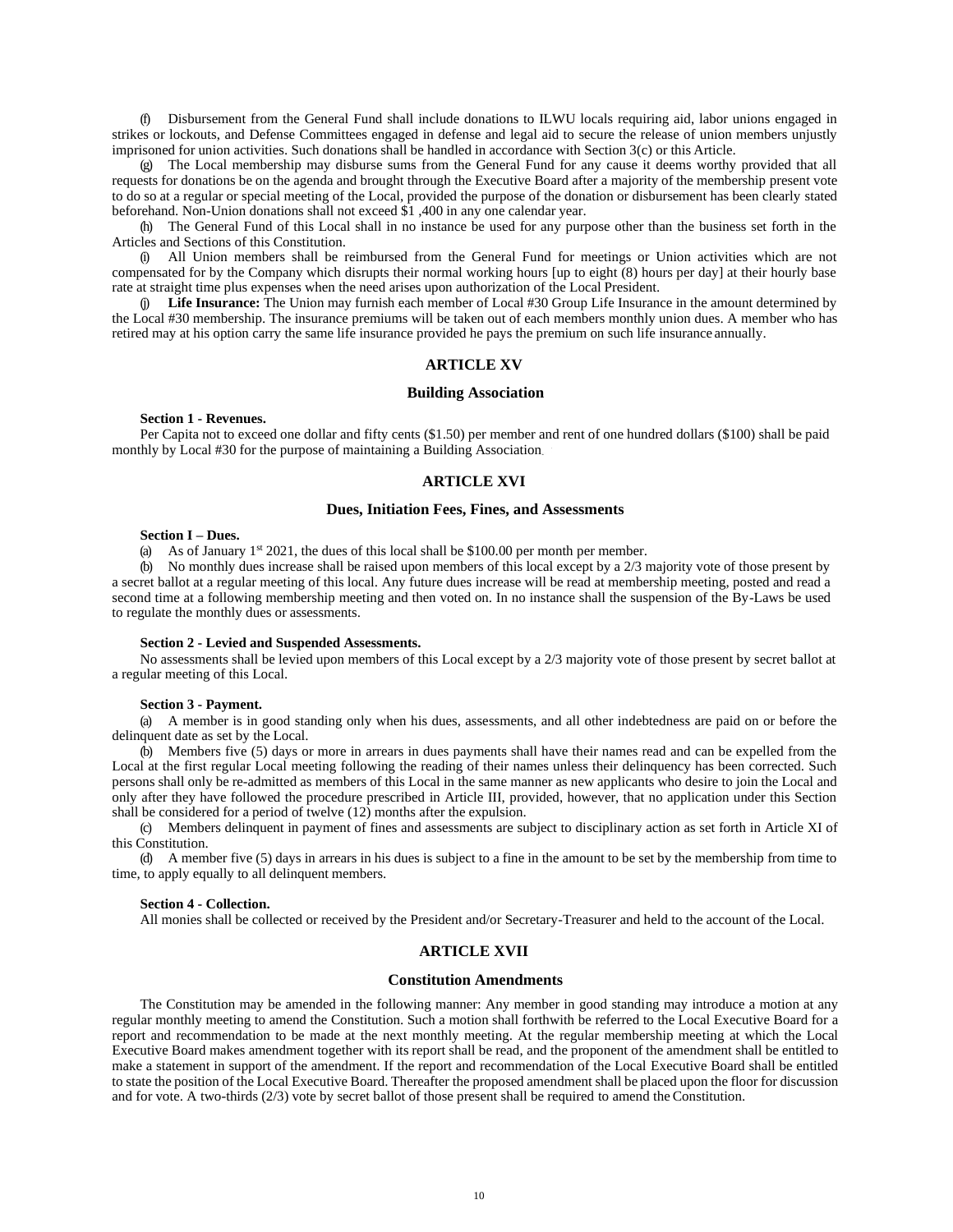# **ARTICLE XVIII**

### **Dissolution**

This Local cannot be dissolved as long as there are ten (10) members in good standing.

# **ARTICLE XIX**

## **RAND MINE DIVISION**

**Section 1 - Jurisdiction.** There is hereby established the **RAND MINE DIVISION** (hereafter called the "Division") of Local 30. The jurisdiction of the Division shall be gold and other precious metals mining work in and around Randsburg, California.

**Section 2 - Autonomy.** The Division shall be an autonomous unit, operated and administered independently of Local 30 and its sections, units or divisions. In this regard, the Division shall have its own elected officers, boards, committees, representatives and membership list. The Division shall have sole ownership, control and responsibility as to all assets, properties and financial matters of the Division. Only Division members in good standing shall be eligible to participate in elections, meetings, activities and other matters concerning the Division unless otherwise expressly authorized by the Division. Division members shall not be eligible to participate in elections, meetings, activities, and other matters concerning Local 30 other than the Division of Local 30.

**Section 3 - Limitations as to Local 30.** The officers, boards, committees and members of Local 30 who are outside the Division shall have no authority or responsibility concerning the affairs and administration of the Division, except as may be specifically authorized by the Division.

**Section 4 - Job Rights.** No members employed within the jurisdiction of the Division shall have any right to a job under any other collective bargaining agreement the Local may be party to. Nor shall other members of the Local have any right to a job under the collective bargaining agreements under which the members of the Division work.

# **BY-LAWS**

# **ARTICLE I**

## **Meetings**

## **Section 1 - Educational Meetings.**

Educational meetings shall be held whenever it is deemed necessary.

## **Section 2 - Regular & Informational Meetings.**

1. The regular meeting will be held at a time determined by the membership.

2. The informational meeting will be held the following day at a time determined by the Membership. This will be for swearing in of new members and an informational meeting only.

#### **Section 3 - Special Meetings.**

Special meetings shall consider only such matters as they are specifically called for. Special meetings shall be scheduled comparable to the regular meetings so that all members can attend.

## **ARTICLE II**

#### **Dues, Initiation Fees, Fines and Assessments**

## **Section 1 - Dues.**

(a) The monthly dues of this Local shall be governed by the Local Membership.

(b) Any member who is absent from work sixteen (16) calendar days during any month because of sickness or injury, or on long term disability shall not be required to pay his regular monthly dues for that current month. These provisions shall also apply to disabled members as covered under Article Ill, Section 3 of thisConstitution. The Local shall only go back 30 days from this passage of this amendment for return of Union dues.

(c) A member refusing to pay his dues, fines, assessments, or other indebtedness as set forth shall be automatically expelled from the Local, as provided in Article XVI, Section 3.

(d) Part time employees shall be required to pay Union dues after the completion of 173 hours work, and each 173 hours work thereafter.

### **Section 2 - Initiation Fee.**

The initiation fee of this Local shall be determined by the membership.

#### **Section 3 - Fines and Assessments.**

Fines and assessments, unless otherwise stated in the Constitution and By-Laws, shall be payable monthly, and the amounts if not set forth in these By-Laws, shall be determined by the membership through a referendum ballot.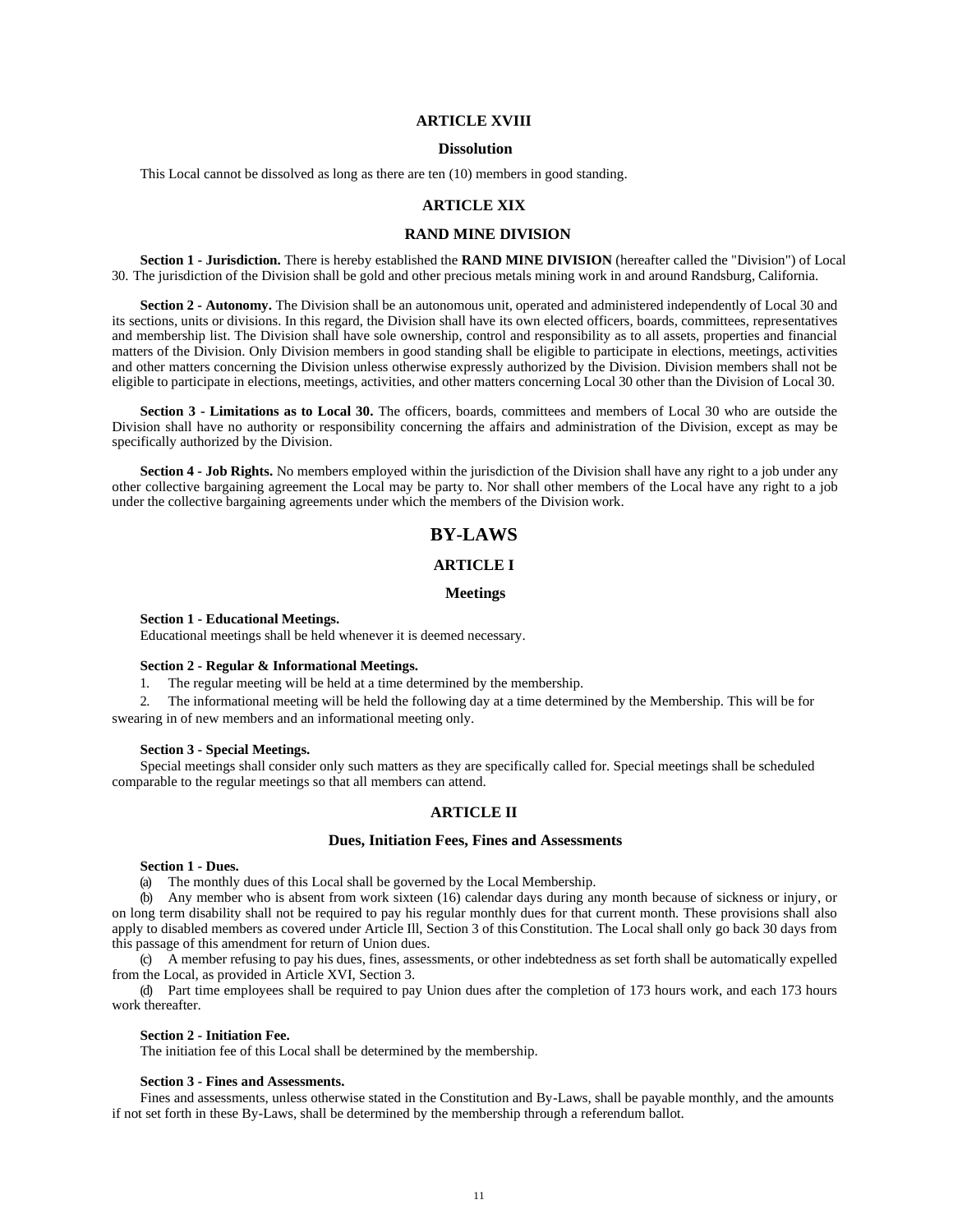# **ARTICLE III**

## **Copies of the Constitution and By-Laws**

Every member of this Local shall receive a printed copy of the Constitution and By-Laws at the time of his initiation. It is the member's responsibility to read them so as to be prepared to know the duties and obligations contained therein.

## **ARTICLE IV**

## **Membership Cards and Buttons**

## **Section 1 - Membership Cards.**

Each member after being initiated shall receive a membership card from the Local so that he shall be able to show his standing in the Local.

#### **Section 2 - Buttons.**

Members may secure dress buttons from the Local Secretary-Treasurer at a cost designated by the Local.

# **ARTICLE V**

# **Suspension of the By-Laws**

No Article or Section of the By-Laws shall be suspended unless at least two-thirds (2/3) majority of the members in good standing so order.

## **ARTICLE VI**

## **Amending the By-Laws**

No article or section of the By-Laws shall be amended unless a written statement of such amendment is posted in the business office for a period of five (5) days prior to the regular membership meeting of the Local, and read at that meeting and the next regular monthly meeting of the Local. At the second regular meeting of the Local (after posting) a referendum ballot will take place and a 2/3 majority vote of those present shall be required to carry the amendment.

## **ARTICLE VII**

# **Clarification**

Anything not specifically covered by these By-Laws shall be governed by the Constitution of the International Longshoremen's and Warehousemen's Union.

## **Rules of Procedure**

The following rules governing procedure shall be observed by the Local membership.

1. On motion, the regular order of business may be suspended by a two-thirds (2/3) vote of the meeting at any time to dispose of any urgent matter.

2. All resignations must be submitted in writing.

3. A motion to be entertained by the presiding officer must be seconded, and the mover as well as the seconder must rise and be recognized by the chair.

4. Any member having made a motion can withdraw it by consent of his second but any motion once debated cannot be withdrawn except by a majority vote.

5. A motion to amend an amendment shall be in order, but no motion to amend and amendment to an amendment shall be permitted.

6. A motion shall not be subject to debate until it has been stated by the chair.

7. When a member wishes to speak, he shall rise and respectfully address the chair and if recognized by the chair, he shall be entitled to proceed for three (3) minutes only.

8. If two or more members rise to speak at the same time, the chair shall decide which is entitled to the floor.

9. Each member when speaking shall confine himself to the question under debate and avoid all personal, profane or abusive language.

10. No member shall interrupt another while speaking, except to a point of order and he shall definitely state the point, and the chair shall decide the same without debate.

11. If a member while speaking is called to order, he shall take his seat until the point of order is decided; if decided in order, he may proceed.

12. If any member feels himself personally aggrieved by a decision of the chair, he may appeal to the body from the decision.